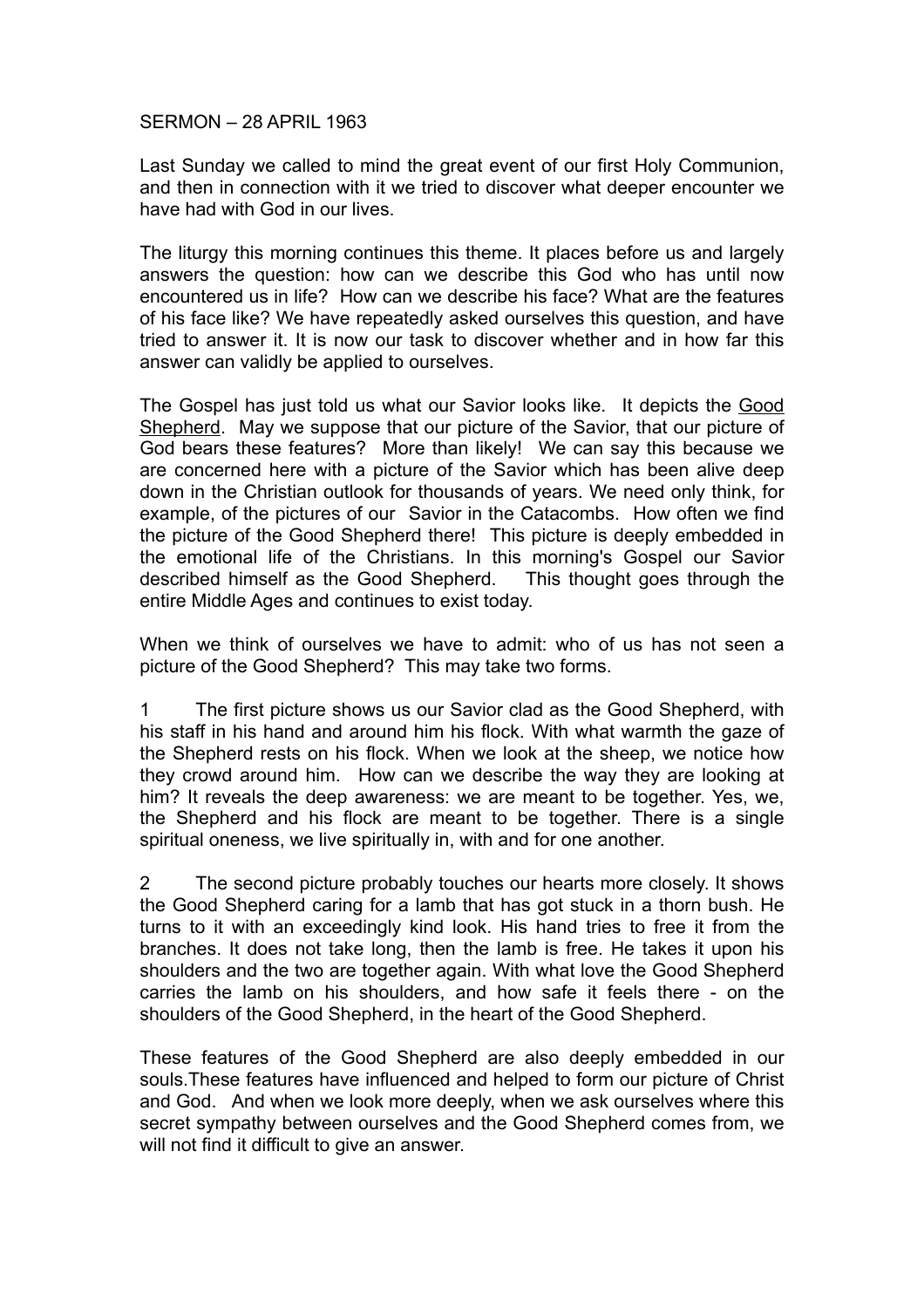We all bear our burden of needing redemption, the burden of original sin and personal sin. And who is to set us free? We are the lamb that has become en- tangled in thorns. Who is to set us free from the bonds of our passions?

We can understand where this secret longing, this secret sympathy between ourselves and the Good Shepherd comes from. He should also redeem us and set us free. He should make it possible for us to say: Truly we are beginning to be free children of God, children of God who are free and interiorly redeemed.

When we meditate on what we have said in a very general way, we can understand that the time is now ripe for us to be shown the picture of the Good Shepherd in more detail. We do so mainly in order that this may increasingly be revealed as a reflected image.

We want to mirror ourselves in the picture of the Good Shepherd. We can then understand why we want to emphasize two thoughts:

I What is this picture like?

II If we regard this picture as our mirror, what should the reflection be like - in particular for us as parents?

How can we describe the ideal image? We have just heard this. Our Lord himself shows us the picture. It is, therefore, his self-portrait. When we look at it more closely, we find that it depicts two things.

The first answer: Our Savior depicts himself very clearly. The second answer is given by observing his life. What he said is most important, because it represents a sharp contrast.

a On the one hand he gives us the picture of the bad shepherd. He builds on this. In contrast to this he characterizes himself in the ideal of the Good Shepherd. Where is the caricature? St John described it. We must imagine the scene. Our Lord had just healed a man born blind, and the latter fell into the hands of the Scribes and Pharisees. They wanted to force him to accuse our Savior, who had healed him, of misleading the people. However, he knew how to get out of their trap. He simply proved that he had been blind and that our Savior had healed him. We are told all this by St John. For this reason they excluded the man from the synagogue. What sort of priests were they? They were a caste of priests who did not have the good of the people or the synagogue at heart. Definitely not! It was against this background that our Savior depicted himself as though he wanted to say: Here you have a caricature of a shepherd. I, however, exemplify the ideal. And what did he reveal?

b The Good Shepherd. He emphasized three main features. He wanted to say: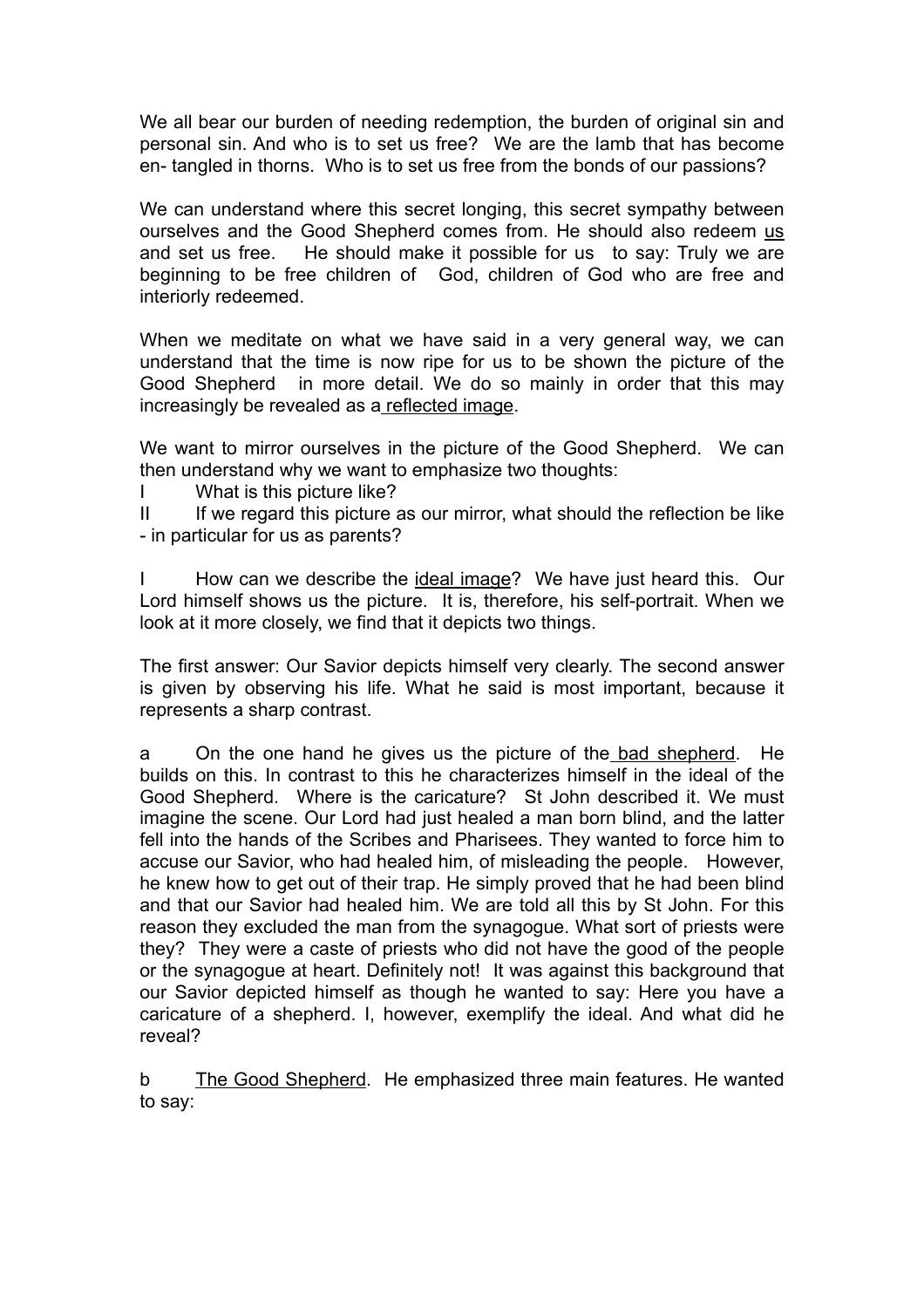(i) I am the Teacher of my people and my followers. I exercise a teaching office in my life. My sheep hear my voice. When our Savior began to speak how often is he not shown as the teacher - they listened to his voice.

(ii) In the Gospel our Savior emphasizes that he is the Priest of his people. And the core of his teaching is contained in this: the Shepherd gives his life for his sheep.

(iii) Then the pastorate. Our Savior compares the caricature of the shepherds with the Good Shepherd. They are hired servants and run away when danger threatens. He, however, watches over his sheep, he cares for his own, even if by doing so his life is endangered.

This is the ideal of the Good Shepherd. When we look into the life of Our Lord, we do not find it difficult to see him as the Priest, the Teacher and the Shepherd of his people.

I think we should emphasize at least a few features in the life of the Good Shepherd which can clearly be seen in his self-portrait. He gives his life for his sheep. This is what makes us like the Good Shepherd so much. This is what urges us to return to him when we have gone astray. St John summarized this process as follows: God has proved his love for us by laying down his life for us. He did so in order that we might love our brethren and be ready to lay down our lives for them.

If we would like to go into more detail and consider what it means to say: He sacrificed his life, I think we should stress two points:

1 For our sakes he made the sacrifice of remaining lonely throughout his life.

2 This did not satisfy him. At the end of his life he also sacrificed himself, his physical life, to the last drop of his blood.

"A man can have no greater love than to lay down his life for his friends" (John 15:13).

1 The sacrifice of loneliness. Perhaps we have far too little understanding for our Savior and his great, divine mission. We should try to picture him in our minds. He, the great God - "Et verbum caro factum est." He took to himself our human nature, and accepted the tremendous burden of trying to ex- plain God, the Eternal Father, to his people, and teach them the eternal truths. How little under- standing he found for all this throughout his life. He was lonely and misunderstood as he went about proclaiming his message. To a great extent his own person was not understood. Even his own Mother did not understand him immediately.

Our Savior was misunderstood. We need only think of the twelve-year-old Child in the Temple. His Mother did not understand what he wanted and said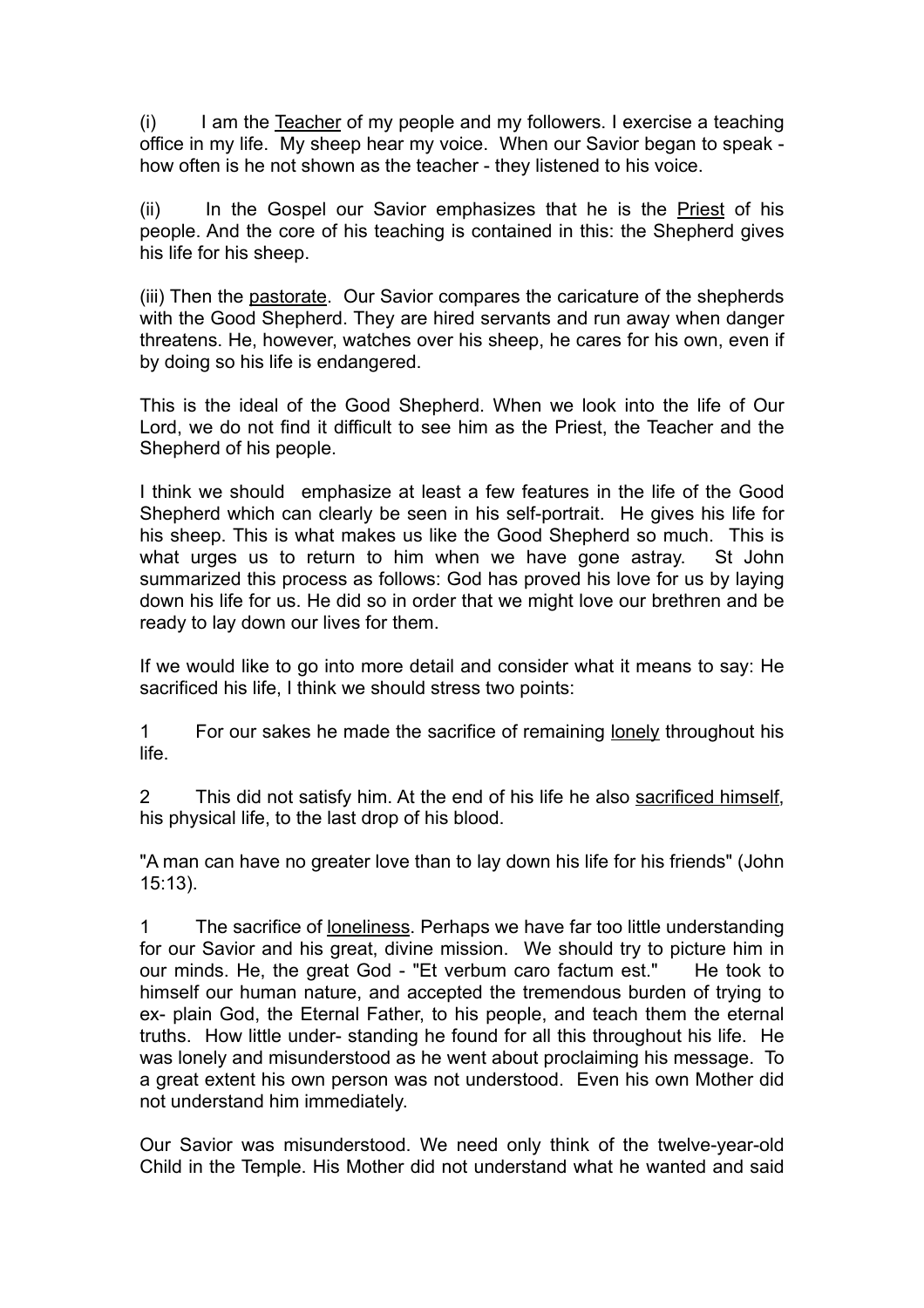so. He had almost to throw his words roughly into her face: "Did you not know that I must be in my Father's house" (Luke 2:49). My whole being is directed towards the Father. I have to do what the Father wills of me.

He was not even understood by his relations. One would think that blood relations would easily understand one another. But there was no thought of this. As soon as our Savior began to reveal himself to the people as the Redeemer, they shook their heads and could not understand him.

And his countrymen, what did they say? When our Savior appeared in order to carry out his mission, they said: "Is he not the carpenter's son?" Our Savior was lonely. They did not understand his mission, and his relations shook their heads when he began to preach. Worse happened when he went out to preach in public. One day they followed him with his Mother because they thought he had gone mad.

Utter loneliness! What a severe sacrifice it must have been for our Savior. The Good Shepherd gives his life for his sheep. What an isolation! If we think of his apostles, how slow they were to under- stand and how inflexible! We may interpret the words of our Savior to Philip symbolically. The latter had heard our Lord speaking most enthusiastically about the Father, so they said: "Lord, show us the Father!" Then our Savior turned to him: "I have been so long with you ..." "Whoever sees me sees the Father." The very way in which the apostles faced our Lord shows that they had not understood his person or his mission.

And the people? On one occasion our Savior reproached them saying: You allowed yourselves to be fed with my bread, but you have not understood my mission. And so our Savior entered death without having been understood. We can hear him saying clearly from the cross: They do not know what they are doing. The poor people have not understood me. Yet this sacrifice of loneliness and isolation was crowned in death.

2 Yes, the Good Shepherd gives his life for his sheep. Should we want to meditate on this point for a while, we would have to write above the suffering and death of the Lord the words: No one forces me to do this; I do not need to give my life. Freely, for love of my people and my sheep, I have allowed my- self to be nailed to the cross.

Let us for a moment consider what it would have been like if our Savior had said: Yes, I want to redeem the world, but only by taking on human nature. That is sacrifice enough. That would probably have been enough - to adopt our human nature. That would have been enough. Imagine a scale on the one side of which are collected all the sins of the world, per- haps multiplied a million times, and on the other side: "Et verbum caro factum est." This would have been sufficient to erase all the guilt of mankind. We think of the circumcision of our Lord. That tiny Child shed his blood. One tiny drop of blood shed by the God-Man would have sufficed, but it was not enough for him. What did he want? He wanted to prove in a prodigal fashion that he loves us. Our Savior loved us, and so he not only sacrificed his life for us, he not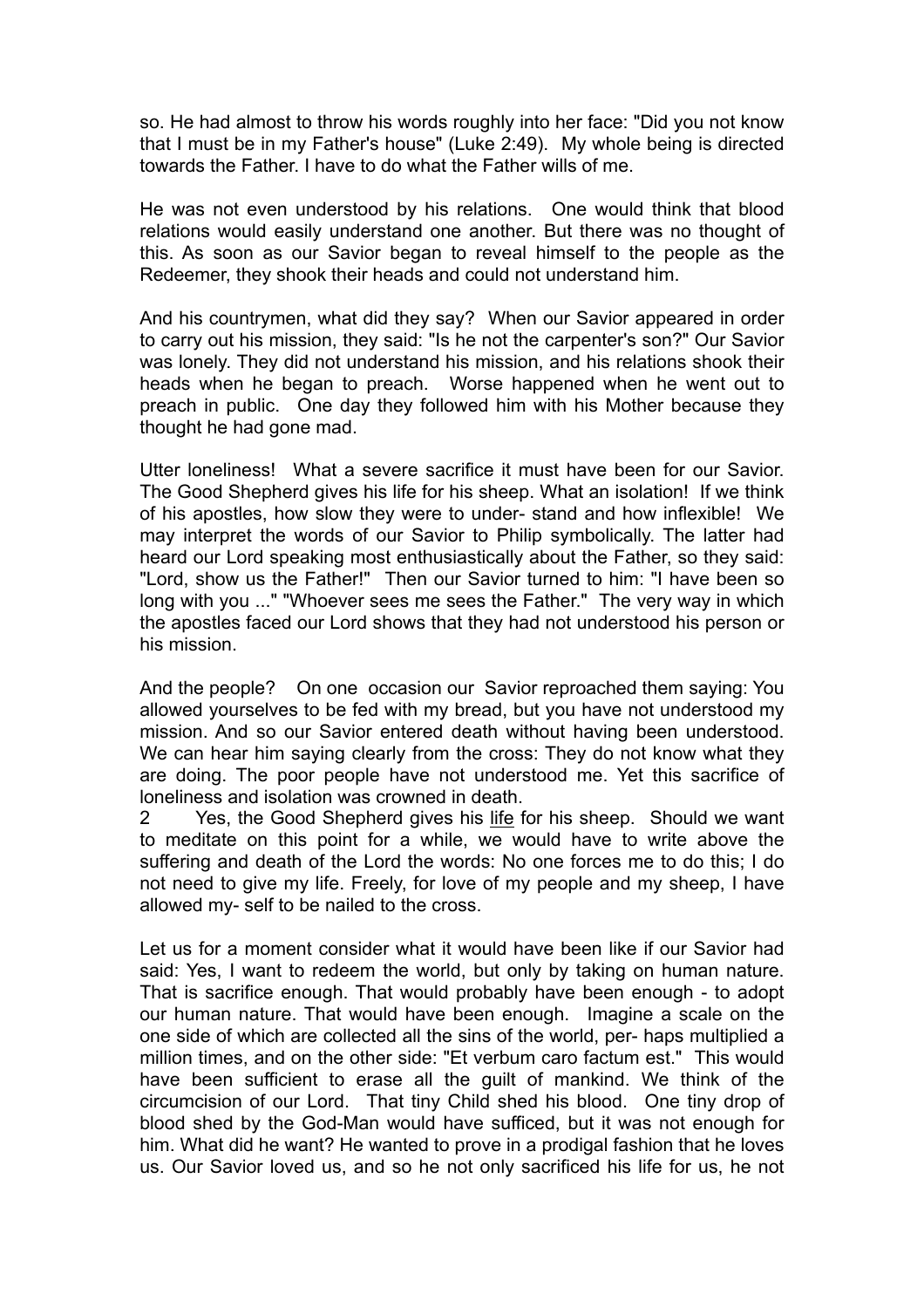only shed a drop of his blood for us, no, he offered up a stream of blood to the heavenly Father. Why ? This is the great law in God's kingdom - he wanted to be loved, and because he wanted to be loved he proved his love for mankind on a grand scale.

If you want to be loved, you must give yourself prodigally. If you want to draw the love of another to yourself, you must throw the whole of yourself into the balance. Truly, if you want to be loved, you must sacrifice yourself for the ones you love. That is the reason why the Son of God proved his love by shedding the last drop of his blood for us. It is said that every great person, every saint, began to strive for holiness from the moment that he or she first felt specially loved by God. This is the great law in God's kingdom. If I believe, know and feel that I am loved by God, my love is awakened in response. The eagle's flight of the God-Man! The eagle's flight of love awakens an eagle's flight of answering love.

What is the reason, then, that in our flight we can hardly lift ourselves from the ground? Why is it that we have so little enthusiasm for God and the divine? We do not understand the God-Man's eagle flight of love. That is why we continue in our old rut and live as though the God-Man had never lived or died for us.

We are told that Alexander the Great won battle after battle in Asia. On one occasion he and his soldiers were exposed to the blazing sun. The army became terribly thirsty. Nowhere could a drop of water be found. Suddenly they discovered a ditch. They immediately collected the water in a helmet and took it to Alexander. The Emperor was just about to drink the dirty water when he looked at his thirsty soldiers about him. What did he do? He poured out the water and did not drink it. He wanted to share their fate. And the result? The soldiers enthusiastically swore to remain loyal to him and to follow him through thick and thin.

You know what I want to say with this. When we see the picture of the Savior, our Lord on the cross shedding the last drop of his blood, what should it mean to each of us personally? The eagle's flight of love should awaken the eagle's flight of answer- ing love. When we look into the lives of great Catholics of both sexes, how was it possible for them to give their all? Because they always re- enkindled the firebrand of love in their hearts by looking at him who died for love of us. They understood the words of St John: God proved his love for us by giving his life for us. They also drew the conclusion: it is, therefore, fitting that we should also shed our blood for our brethren. That is to say, it is not enough to pretend and to play at loving one another. No, we must prove it by our deeds. We want to make sacrifices for one another. We want to bear the mis- understandings of life, we want to embrace the cross and suffering.

II This is the picture of the Good Shepherd. And if we want to meditate on the second thought, we must look from the ideal to its image and likeness. If all without exception want to etch the picture of our Saviour into ourselves, we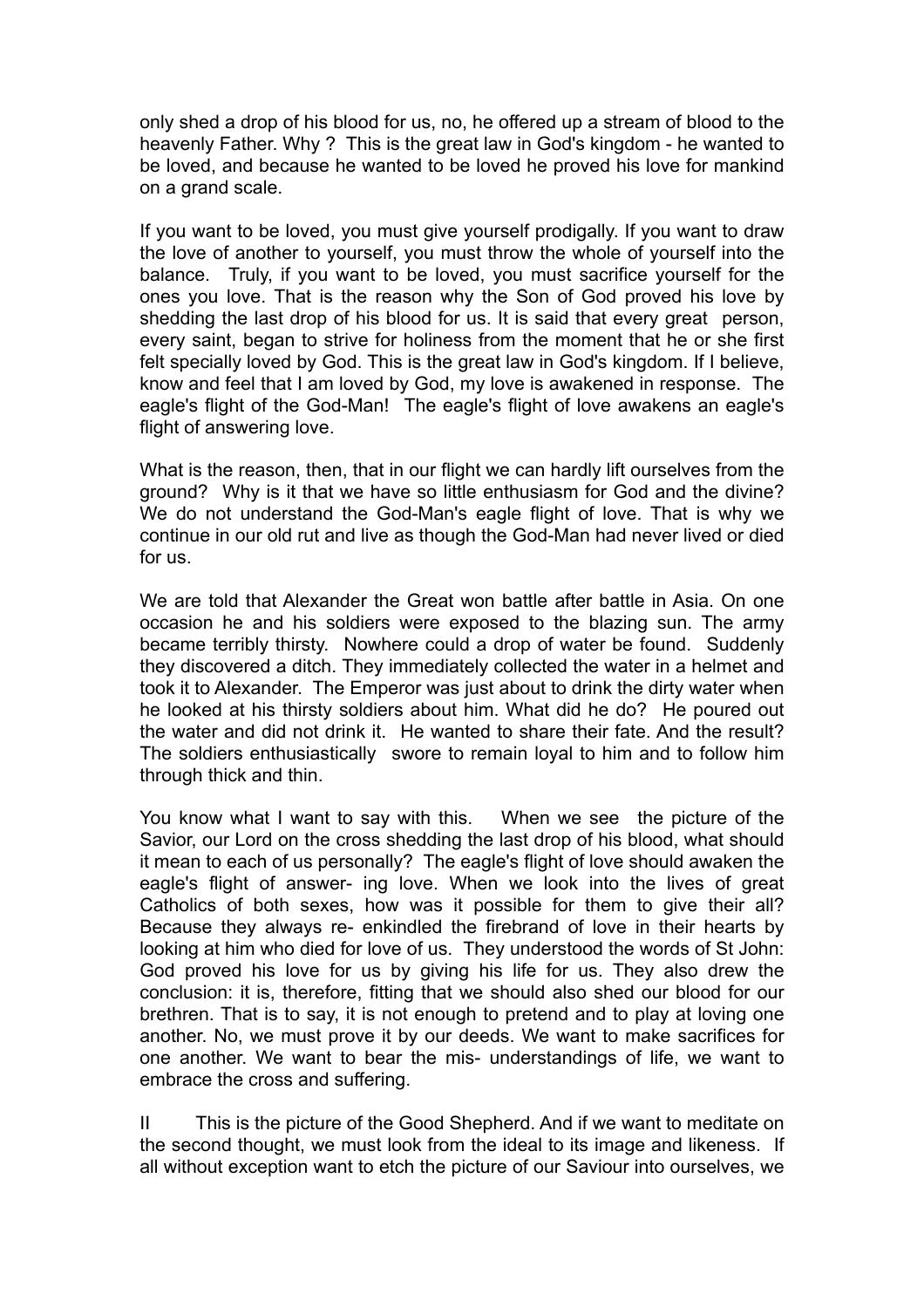parents, as fathers and mothers, should do so in particular. Or, if we belong to a community, this applies particularly to those who have a leading position in such a community. What should we do?

a Share in the teaching office, the priestly office, and the pastoral office of our Savior.

Allow me to turn for a moment to the parents. I ask: How have we, particularly in a strange country, exercised this office? Are we still aware that we have the serious duty to share in this triple office of the Good Shepherd? Instead of examining it in theory, let us answer this question by an example.

It was in the year 1863 that a certain French colonel died. His biography relates that he left a number of children who were Christians through and through. He regarded them as the crown of his life.

My children are the most glorious return of my activity as father and mother.

How did he look upon his task as a father? He set two principles before himself.

The first principle was: If I want to educate my children correctly, there is nothing else to be done but to strive personally for true sanctity.

His second principle: I must imitate the life of the Savior and treat my children with mild strictness. Yet this on its own is insufficient. From their childhood I must not only tell them about the highest ideals of Christianity, but also exemplify them.

These were the demands he made on himself and took up, so to say, into his last will and testament for his children.

His first advice to them was: If you go anywhere and fulfill a task, everyone should know within forty- eight hours what you are and think. Do not hide your Catholic attitude and behavior. This is what I, as your father, have always done, and it has not harmed me. On the contrary, I profited by it. We need not feel ashamed at being Catholic to the marrow of our bones. We must be what we are as fully as possible.

His second principle was: Whenever I felt depressed and did not know which way to turn, I hurried to Confession and to Communion.

This is the attitude of genuinely Catholic fathers. What do they share in? In our Savior's teaching office. They teach not only by speaking but by their lives. This is what it means to share in Christ's teaching office.

We also want to share in the Lord's pastoral office.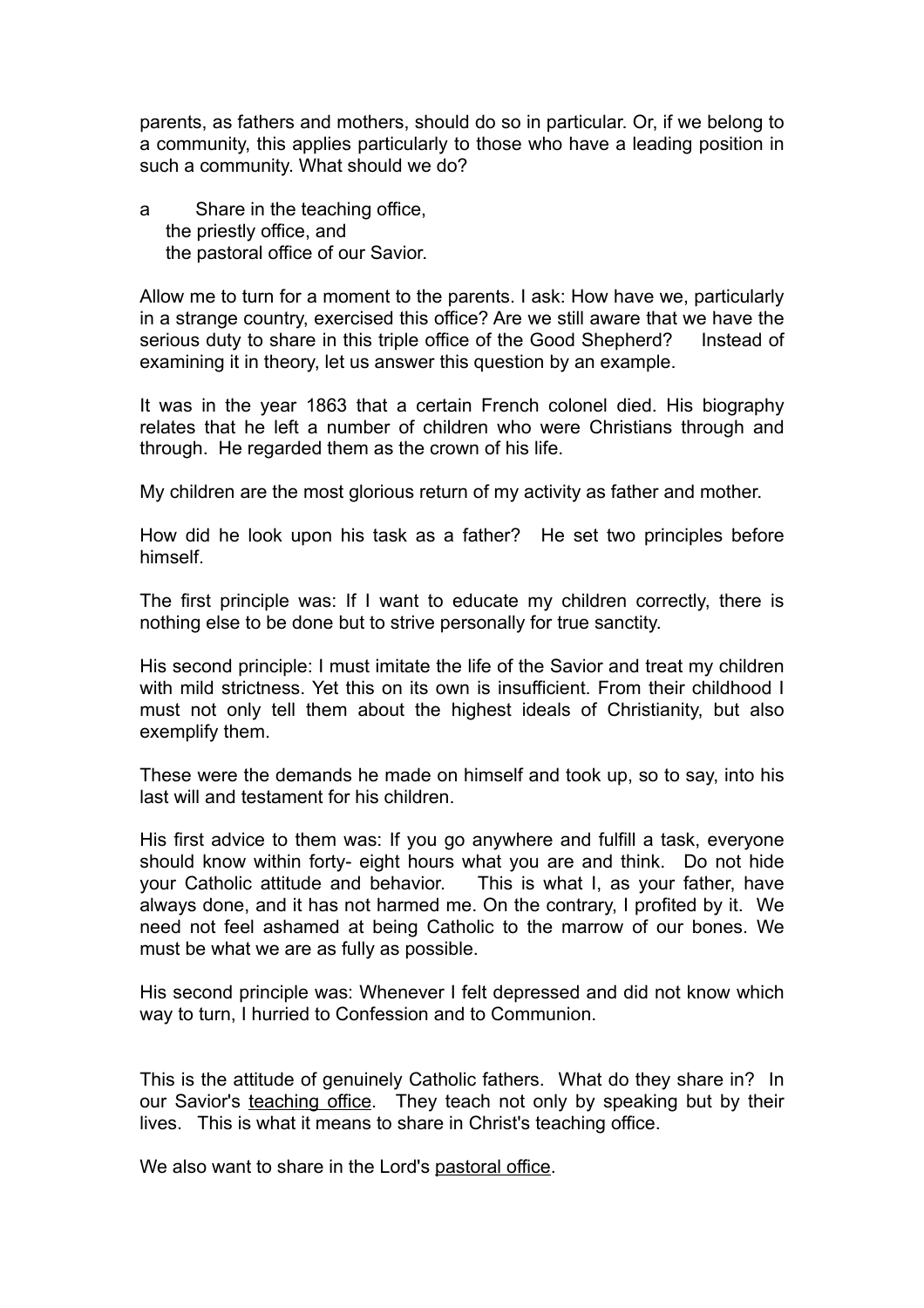The same applies. The colonel we have just mentioned said: When I am a father I shall never lay aside my office, because my responsibility remains. I shall

always be the guard of my children and shall only stop doing so outwardly when God takes this office from me. (The task of praying and sacrificing for my children will never end.) He managed to save his children from too readily falling prey to the dangers of the time. He pointed them out to his child- ren and thus protected them.

Hence, if I want to imitate the ideal of the Good Shepherd, what must I do? I must also share in his priestly office. This gives me the task of seeing to my children's religious education; I must take care that they are taught their religion. This applies to the father and not merely to the mother.

b Secondly, we also share in our Savior's sacrificial death. Once again let me quote one or the other example. We are told that the father of Anna Katharine Emmerich was in the habit of turning towards the church when he was working in his fields. He used to tell his young daughter: I want to be seen by our Lord in the tabernacle. And if he could not go to church during the week, he was in the habit of taking part spiritually in the three main parts of Holy Mass as soon as the church bells rang.

How many people do we know who are genuine Catholic fathers, who are real priests to their family, and who take in hand the office of praying and leading the prayers?

Our most perfect participation as fathers and mothers consists in allowing ourselves to be drawn into the Holy Sacrifice and into the life and death of our Savior. We then offer up everything for our children. As the priest in the family we want to live and die for our children.

Go and do what you have heard!

In the name of the Father ... Amen.